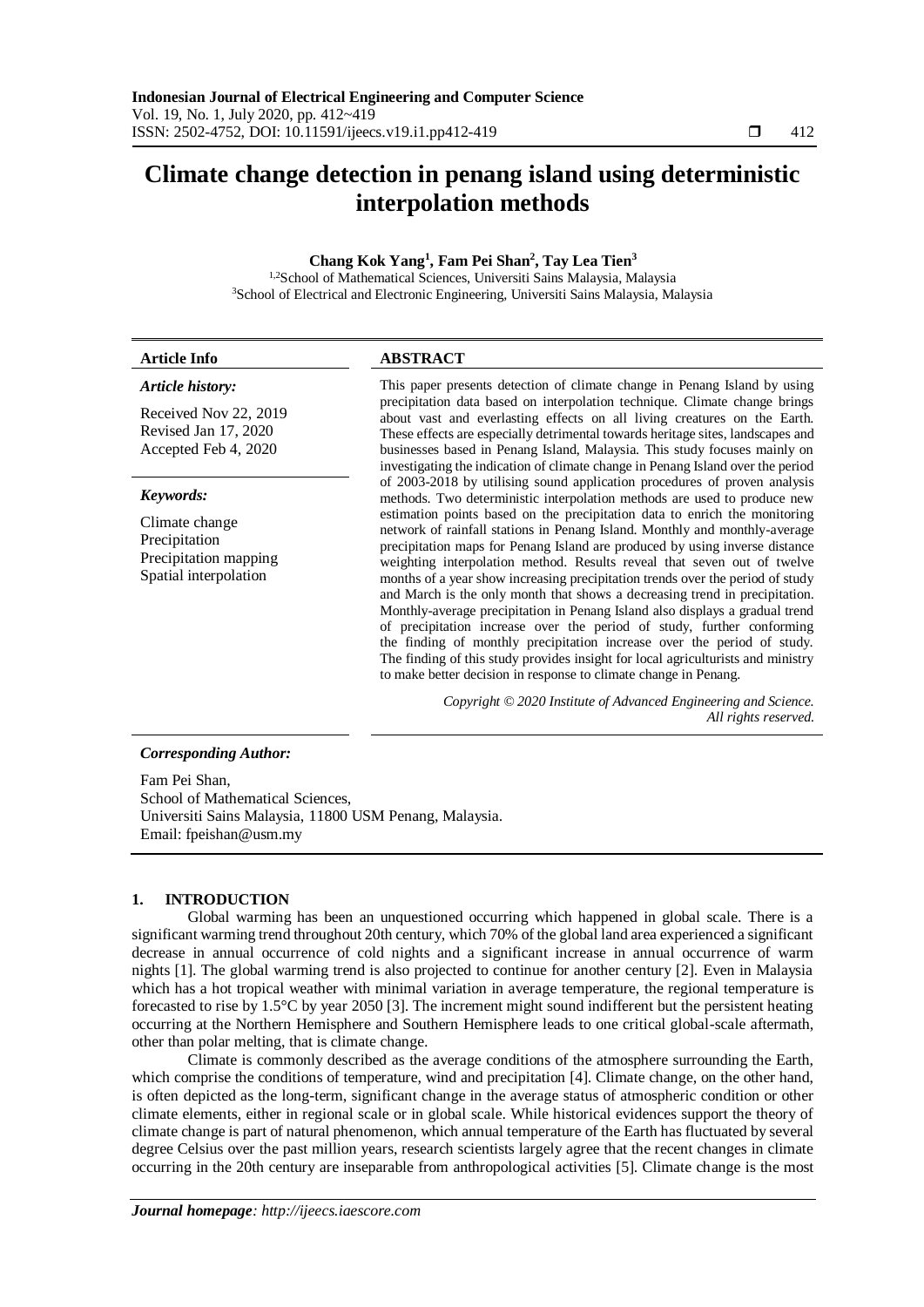widely concerned global issue and has vast and everlasting effects on all living creatures on the Earth, be it animal or botanical, such as threatened food security, habitat change and natural disasters [6]. Many of these occurrences are caused by precipitation changes, which arise as significant changes in the amount, intensity, frequency and type of precipitation, as well as the occurrence of precipitation anomalies and extremes.

Precipitation stands for all kinds of wet deposition of atmospheric moisture, such as hail, dew, rime, hoar frost, precipitation fog, rainfall and snowfall, which its intermittent occurrence hugely depends on temperature and weather conditions [7]. According to the National Aeronautics and Space Administration (NASA), precipitation is part of a process called the water (or hydrologic) cycle, a solar-powered, gigantic system which describes the continuous process of moisture exchange between the atmosphere, the oceans and the land. In the water cycle, water escapes from the oceans and the land to enter the atmosphere as vapour via the evapotranspiration process, which is composed of evaporation, transpiration and sublimation. The water vapour is then cooled by the cool air high up in the atmosphere and condenses into liquid form known as cloud droplets, which eventually fall back to the Earth's surface in the form of precipitation.

Global warming has a direct influence on precipitation, as global warming is expected to upscale the moisture exchange rate in the hydrological cycle and induces an intensification of precipitation extremes [8-9]. The Clausius-Clapeyron relation, a well-established physical law states that with every 1°C increase in temperature, the water-holding capacity of the atmosphere will increase by about 7% [4]. This implies that warmer climate would generally lead to more intense precipitation events, even when the total annual precipitation decreases. The predictability of the occurrence and intensity of precipitation also deteriorate significantly as temperature increases [10].

In general, it is difficult to conclude that whether there has been any significant trend in global land precipitation throughout the twentieth century [11]. Studies justified that there is precipitation increase occurred both regionally and globally [1-2, 11-15]. However, there are also studies showing contradictory results [4, 16-19]. Analysis of environmental events such as studying precipitation change is a challenging task, particularly because of the dynamic nature of the data [12].

The effects of climate change are also proven to be drastic, especially towards the agriculture in Malaysia. According to Department of Statistics Malaysia (available at https://www.dosm.gov.my), the gross output of agriculture sector in Malaysia recorded a whopping RM91.2 billion in 2017, which saw a 11.1% increase over that of year 2015. Agriculture in Malaysia contributed about 3.6% of the Gross National Product (GNP) and more than one third of Malaysian population depends to the agriculture sector for their living [3]. An unfavourable climate, such as climate condition that is too wet or too dry, affects the cropping intensity as well as the workability of some key operations of agricultural activities such as seedbed preparation, planting and harvesting [20]. Climate change would cause large percentage changes in regional and local food supplies in low latitude regions [21]. Climate change is predicted to reduce major crop yields by 4.5% to 9% over the period of 2010-2039 and by a drastic 25% in the long-run (2070-2099) projection [22-23]. With the growing evidence of the occurrence of precipitation extremes, understanding and prediction of precipitation distribution is important for water resources planning and management for a country that rely on agricultural needs, such as Malaysia [10, 24]. While not limited to agriculture and crop yields alone, the effects of precipitation change are justified to be serious. Thus, in order to gain more understanding on the possible consequences of precipitation change on various aspects, it would be necessary and important to identify the indication of climate change over a region.

Penang Island embodies many objects, things and businesses that are crucial yet vulnerable to precipitation changes. These include the hilly terrain at the central area of Penang Island which is prone to occurrence of landslides under heavy rainfall, the durian plantation in Balik Pulau, the largest plantation of the Penang State which the production is highly influenced by climate condition and George Town, the precious, centuries old UNESCO World Heritage Site of Malaysia which is extremely delicate against erosion. All these aspects produce the importance of investigating and understanding the indication of climate change over the region. This paper presents detection of climate change in Penang Island by using precipitation data based on interpolation technique. Two deterministic spatial interpolation methods, i.e. inverse distance weighting (IDW) and old number ratio with inverse distance weighting (ONRIDW) are deployed to produce monthly and monthly-average precipitation maps of Penang Island, Malaysia over the 16 years period of 2003-2018.

### **2. RESEARCH METHOD**

Rain gauges are installed at six different rainfall stations in Penang Island to collect precipitation data over the region. Inverse distance weighting (IDW) and old number ratio with inverse distance weighting (ONRIDW) methods are used to produce new estimation points to enrich and enlarge the coverage of the network of rainfall stations in Penang Island in attempt to increase the capability of the network in capturing and representing the actual distribution of precipitation over the region. The number of new estimation points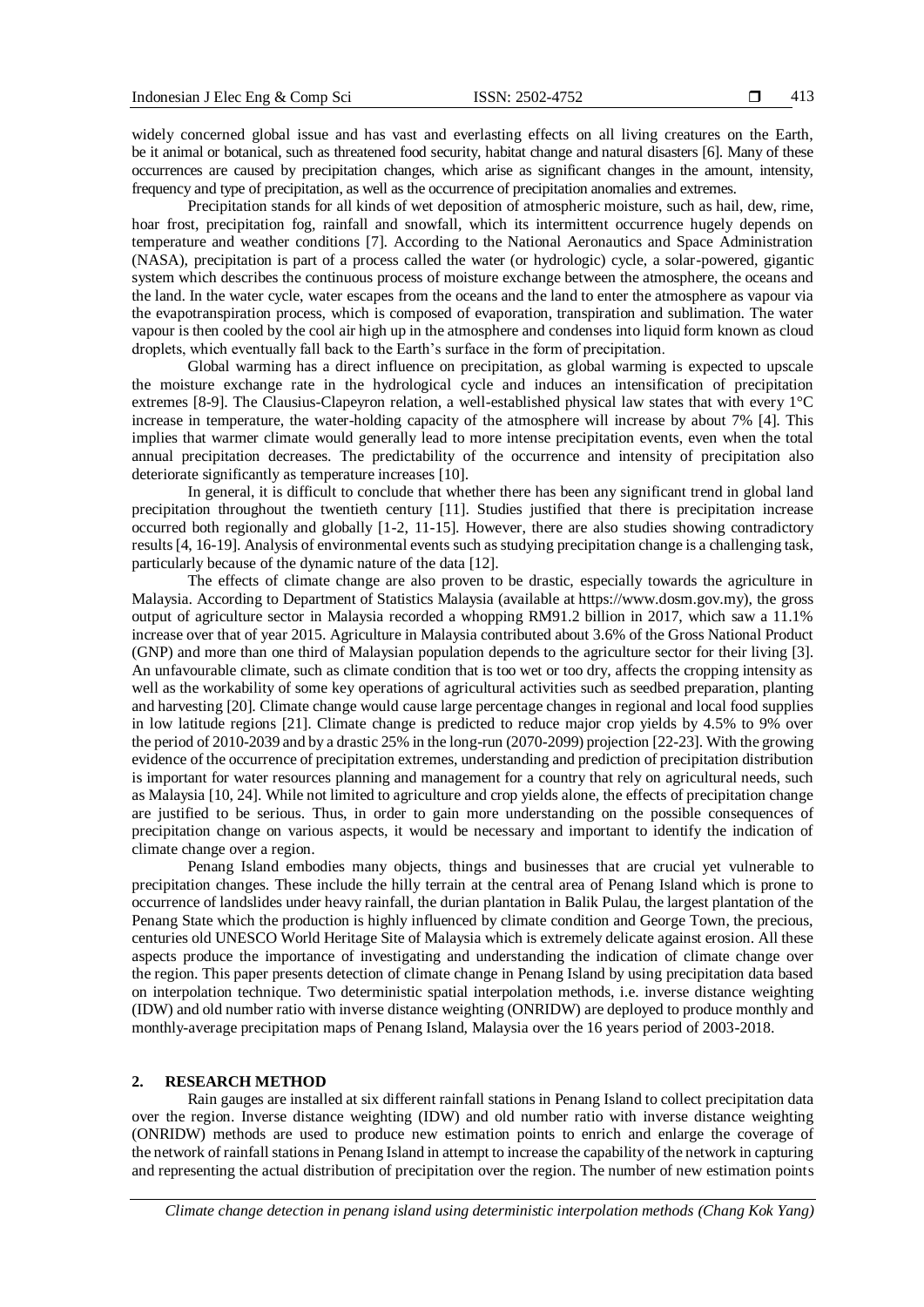is kept streamline to avoid redundancy and to minimize the degree of error yielded. The geographic location coordinates of the resulting network of rainfall stations are recorded in Table 1. Figure 1 shows the respective locations of the stations in Penang Island:

| . .                       |                       |                | ັ             |
|---------------------------|-----------------------|----------------|---------------|
| <b>Rainfall Station</b>   | <b>Station Number</b> | Longitude (DD) | Latitude (DD) |
| Tali Air Besar Sg. Pinang | 5302001               | 100.212500     | 5.391667      |
| Pintu Air Bagan           | 5302002               | 100.200000     | 5.354167      |
| Kolam Takungan Air Itam   | 5302003               | 100.265278     | 5.395833      |
| <b>Bukit Bendera</b>      | 5402001               | 100.270833     | 5.423611      |
| Kolam Bersih              | 5402002               | 100.286111     | 5.440278      |
| Lorong Batu Lanchang      | 5403001               | 100.285556     | 5.502222      |
| New Point A               |                       | 100.213000     | 5.433000      |
| New Point B               |                       | 100.240000     | 5.394000      |
| New Point C               |                       | 100.260000     | 5.361000      |

# **Penang Rainfall Stations**



Figure 1. Location of the rainfall stations in penang island

With the obtained precipitation data, it would be feasible to estimate precipitation values at new estimation points by using a linear combination of the observed precipitation values and the respective weights calculated with selected interpolation methods [25]. The method of estimation is expressed as:

$$
\hat{R}_k = \sum_{i=1}^N W_i R_i \tag{1}
$$

where

- $\hat{R}_k$  is the estimated precipitation value at new estimation point k;
- $R_i$  is the recorded precipitation value at station *i*;
- N is the total number of surrounding stations, which  $i = 1,2,3,...,N$ ;
- $\cdots$   $W_i$  is the calculated weight for station *i*, with the condition of  $\sum_{i=1}^{N} W_i = 1$ .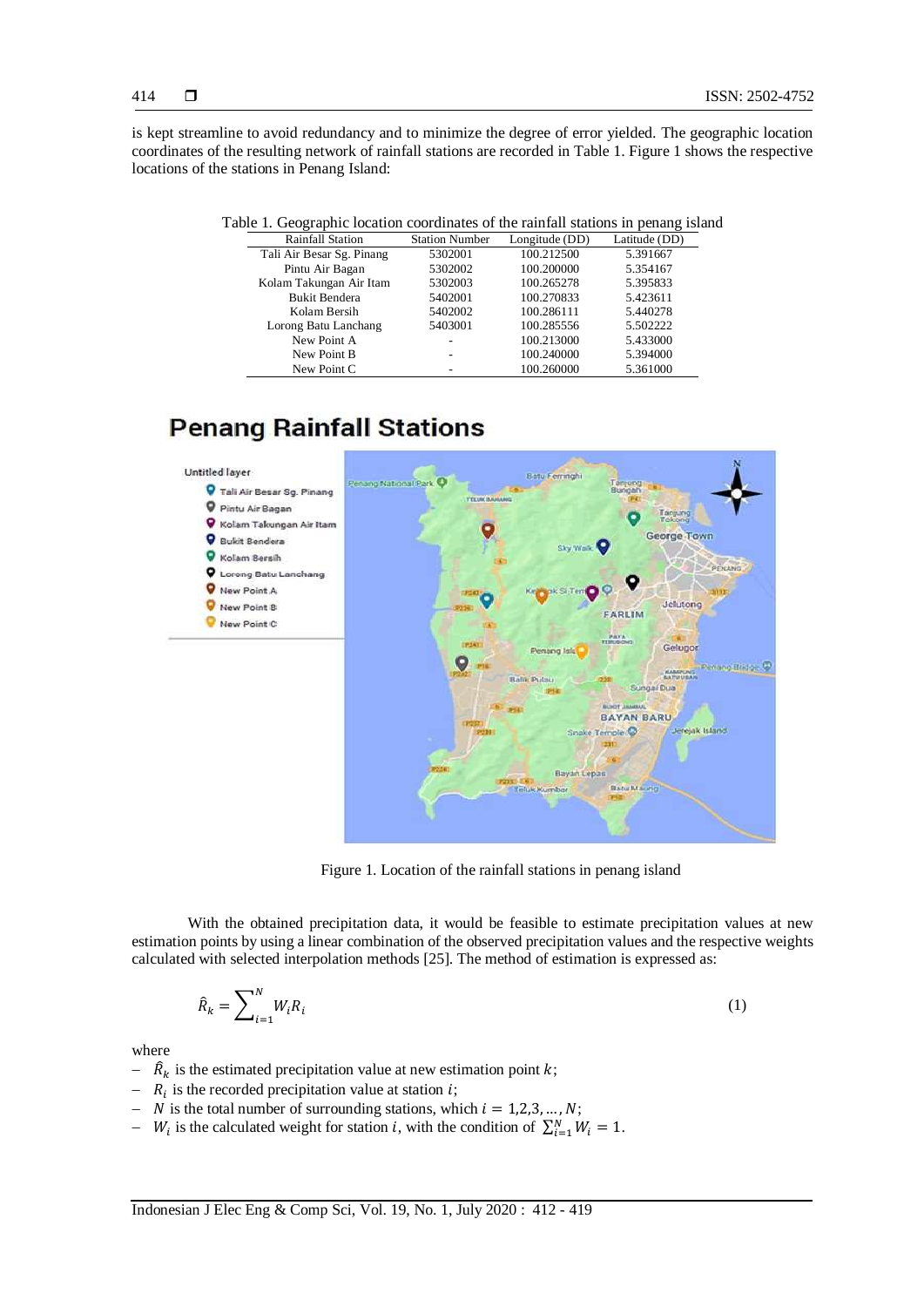−−m

There are numerous methods for calculating the corresponding weight,  $W_i$  associated with station i. However, two deterministic interpolation methods, namely IDW and ONRIDW, are the methods of choice in this study due to the verified high performance and precision of the methods in estimating precipitation data in Penang island [26]. IDW is one of the most widely applied interpolation methods for various functions, such as data estimation and spatial modelling [27]. IDW method estimates the values of an attribute of interest at unsampled points using a linear combination of values at sampled points weighted by an inverse function of the distance between the point of interest and the sampled points. The general expression of IDW could be defined as:

$$
W_i = \frac{d_{ik}^{-p}}{\sum_{i=1}^{N} d_{ik}^{-p}}
$$
 (2)

where

 $- d_{ik}$  is the distance between estimation point k and station i;

-  $p$  is the power parameter.

The weight,  $W_i$  calculated by IDW method diminishes as the distance between estimation point  $k$  and station *i* increases, and the degree of decrement escalates as the value of power parameter increases [28]. The optimal parameter for IDW have a radius of influence up to 15-60km, and the optimal power parameter value,  $p$  varies between 1 and 5 [29]. The commonly used value for  $p$  is 2 [30].

ONRIDW is essentially a modification based on the older, simple and poor performing old number ratio method (ONRM) and modified normal ratio based on square root distance (MNRT) [31]. The formula of ONRIDW could be expressed as:

$$
W_i = \frac{\frac{\mu_k}{\mu_i} d_{ik}^{-p}}{\sum_{i=1}^N \frac{\mu_k}{\mu_i} d_{ik}^{-p}}
$$
(3)

Where

- $\mu_k$  is the average precipitation of estimation point k within a selected time frame;
- $\mu_i$  is the average precipitation of station *i* within a selected time frame;
- $d_{ik}$  is the distance between estimation point k and station i;
- $-p$  is the power parameter.

The estimation of precipitation values of the new estimation points would then be commenced with replacing the values of  $W_i$  obtained by (2) and (3) into (1).

#### **3. RESULTS AND ANALYSIS**

Following the visual inspection and analysis, the monthly precipitation in Penang Island shows inconsistency in the behaviour and trend of changes for each of the respective months over the period of 2003- 2018. However, majority of the months suggest precipitation increase in Penang Island with the colour hue of the precipitation maps gradually turning cooler over the period of 2003-2018, despite occasional occurrence of precipitations that are drier or wetter than usual. The examples of precipitation mappings produced are as shown in Figures 2 and 3. Figure 2 shows the precipitation maps for the month May from 2003 to 2018, which the colour hue of the maps turns cooler over time, justifying the increase in monthly precipitation in Penang Island at the month of May. Figure 3, on the other hand, shows that the monthly precipitation for the month of March in Penang Island shows a trend of decrease over the period of 2003-2018, which the colour hue of the maps turns warm over time. Figure 4 shows the standardized classification used on the precipitation maps.

Table 2 summarizes the finding on change in monthly precipitation in Penang Island over the period of 2003-2018. Seven out of the twelve months of a year, namely January, April, May, July, September, November and December display humidified precipitation over the period of study. Despite that, May, September, November and December show significant indications of precipitation increase while the other months show less obvious but gradual trend of precipitation increase. On the other hand, February, June, August and October do not show any significant sign of change in precipitation over the study period. Moreover, over the period of study, March is the only month that shows decreasing trend in precipitation. Hence, it is more prominent that the monthly precipitation in Penang Island has an increasing trend between 2003 and 2018.

*Climate change detection in penang island using deterministic interpolation methods (Chang Kok Yang)*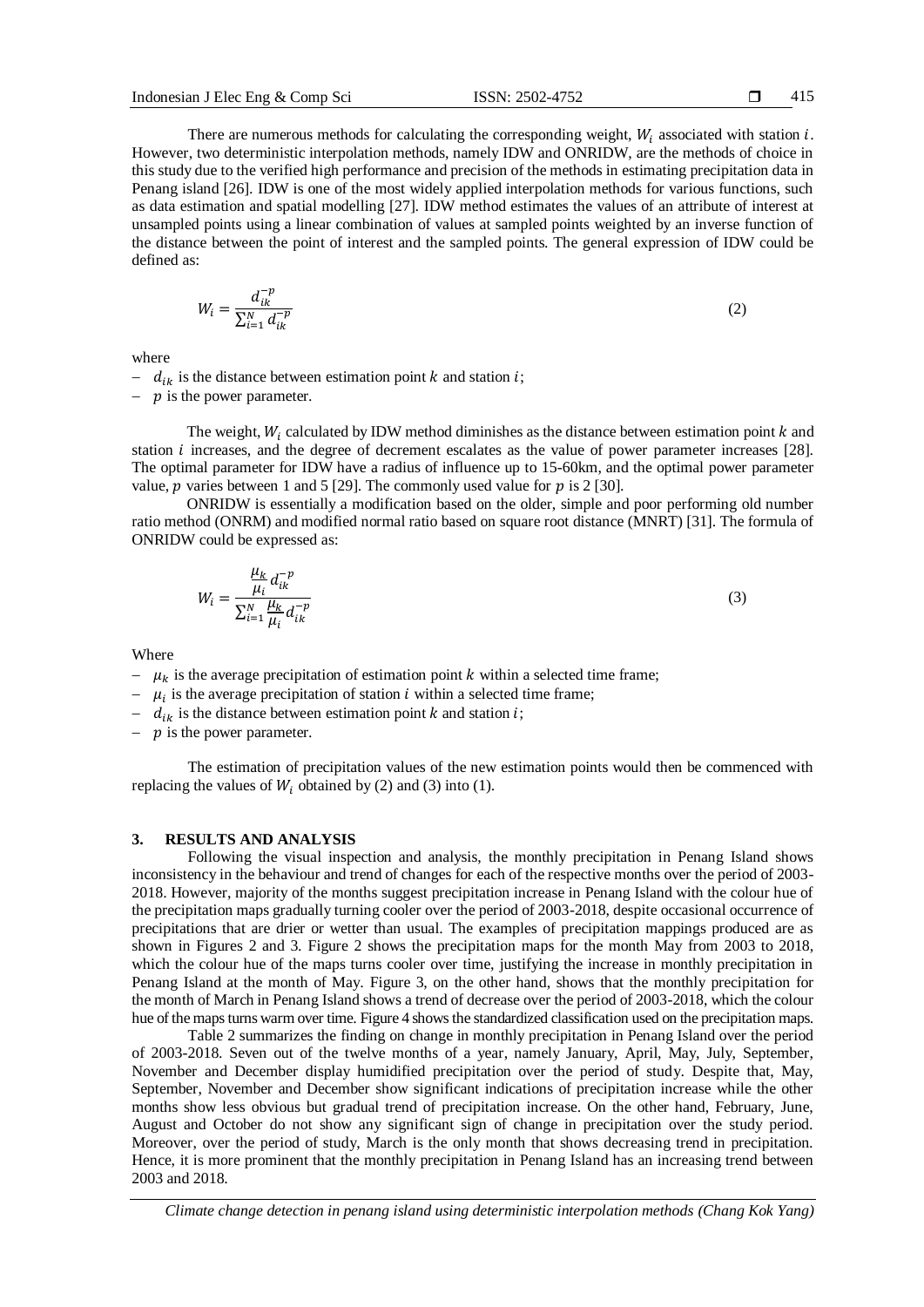





Figure 3. Precipitation maps of March in Penang Island for 2003-2018 with decreasing trend in precipitation



Figure 4. The classification of the precipitation maps in Penang Island



Figure 5. Monthly-average precipitation maps in Penang Island for 2003-2018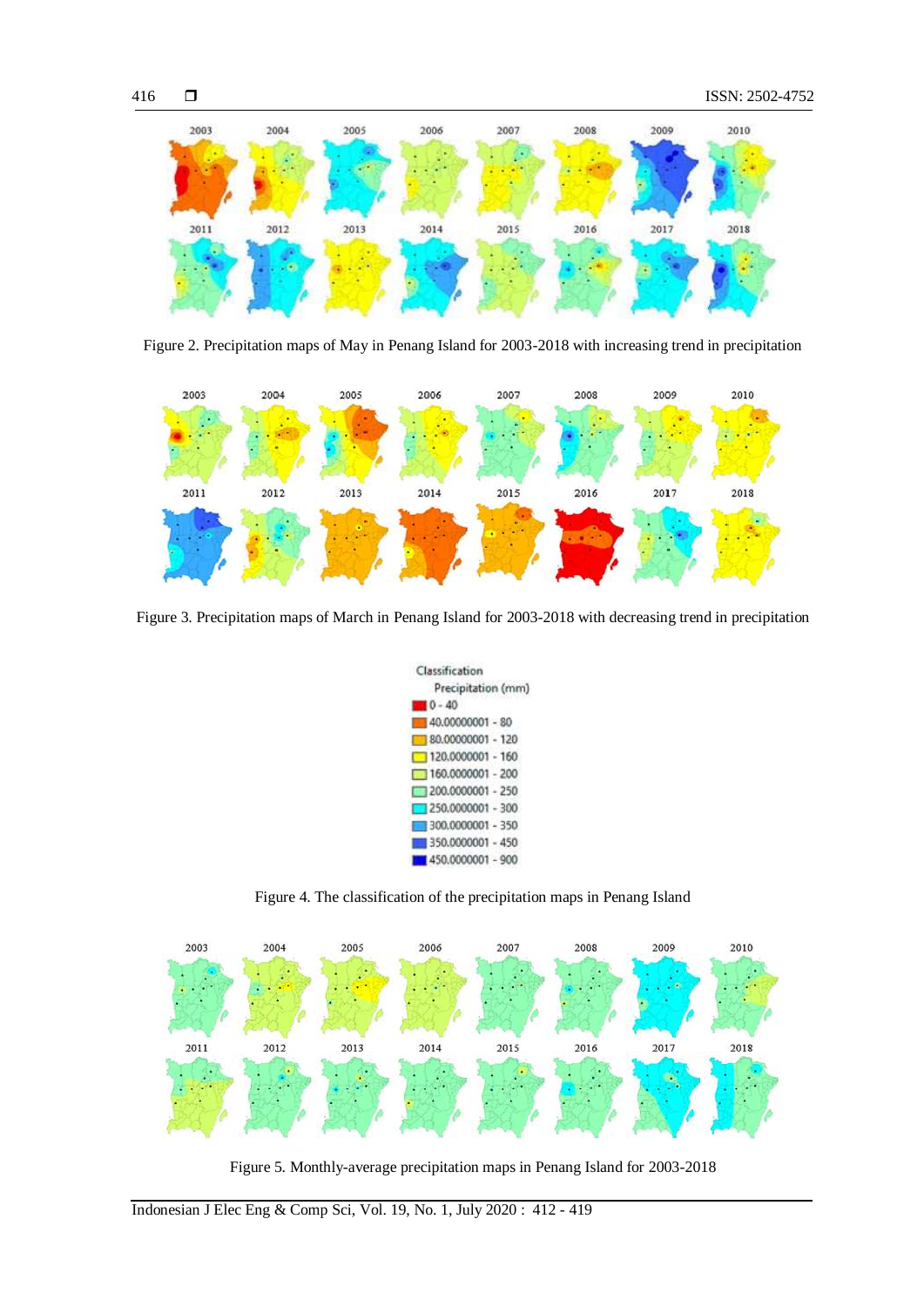| Significant            | <b>Gradual Precipitation</b> | No Precipitation | Precipitation |
|------------------------|------------------------------|------------------|---------------|
| Precipitation Increase | Increase                     | Change           | Decrease      |
| May                    | January                      | February         | March         |
| September              | April                        | June             |               |
| November               | Julv                         | August           |               |
|                        |                              |                  |               |

Table 2. Summary of the findings on monthly precipitation in Penang Island for 2003-2018

The finding on the monthly-average precipitation further solidify the inference on the monthly precipitation in Penang Island. As shown in Figure 5, the precipitation maps of monthly-average precipitation in Penang Island show gradual cooling in the colour hue of the mappings over the study period, suggesting a gradual increasing trend in the monthly-average precipitation in Penang Island. It was justified that Penang showed no linear trend in precipitation over the period of 1951-1991 [32, 33]. Hence, it is deemed that the occurrence of precipitation increase in Penang Island has just began since  $21<sup>st</sup>$  century.

The indication of climate change in terms of precipitation change have not been justified in Penang Island in previous studies. This might be particularly due to the dynamic nature of the precipitation data in Penang Island, as the precipitation pattern and distribution in Penang Island is prominently affected by the seasonal monsoon system experienced regionally. Analysing the monthly precipitation data in Penang Island in year-by-year manner successfully captures the pattern of change in monthly precipitation in Penang Island without overlooking the dynamic and seasonal nature in the data. Presentation of the result of this study in the form of precipitation mappings allows local agriculturists and ministry in Penang Island to understand the change in precipitation distribution and intensity over the region, even without expertise in data analysis. In short, this study proposes sound application procedure of conventional and proven methods of analysis, which data could be transformed into meaningful presentation that is easy to interpret and understand.

#### **4. CONCLUSION**

This paper presents detection of climate change in Penang Island by using precipitation data based on interpolation technique. Two deterministic interpolation methods, IDW with value of power parameter,  $p=1$ and ONRIDW with  $p=2$  are used to create three new estimation points to enrich the monitoring network of rainfall stations in Penang Island before commencing the generation of precipitation maps over the region. The precipitation maps for the monthly and monthly-average precipitation in Penang Island are produced over the period of 2003-2018. Analysis reveals that there have been trends of increase in monthly precipitation for seven out of the twelve months of a year, namely January, April, May, July, September, November and December. Despite that, May, September, November and December show significant indications of precipitation increase while the three other months show less obvious but gradual trend of precipitation increase. March is the only month that shows decreasing trend in precipitation, whereas February, June, August and October display no significant sign of precipitation change.

Monthly-average precipitation, furthermore, displays a gradual trend of precipitation increase, which further conforms the finding of monthly precipitation increase over the period of study. The result of this study is also supporting the findings of several previous studies. Also, it is deemed that the occurrence of precipitation increase in Penang Island has just began since 21st century. Local agriculturists as well as local ministry could incorporate the finding of this study into future decision making to make better preparation and response to the change in Penang climate. Sound application procedure of conventional and proven methods of analysis is also proposed in this study, which data could be transformed into meaningful presentation that is easy to interpret and understand.

It is advisable for further studies to take the parameters not covered in this study, such as elevation, precipitation intensity and precipitation duration, into the scope of study to ensure a more comprehensive and precise inference on the precipitation distribution and climate change over the area of study. Following this study, it is recommendable for JPS to restore the Bayan Lepas Rainfall Station, with station number 5202021, located at the southern area of the Penang Island, into operation to complement the current monitoring networks of rainfall stations in Penang Island. With this, researchers would be able to produce more comprehensive, detailed and precise findings for future meteorological researches over the region.

#### **ACKNOWLEDGEMENTS**

This research work is supported by RUI Grant (1001/PMATHS/8011093).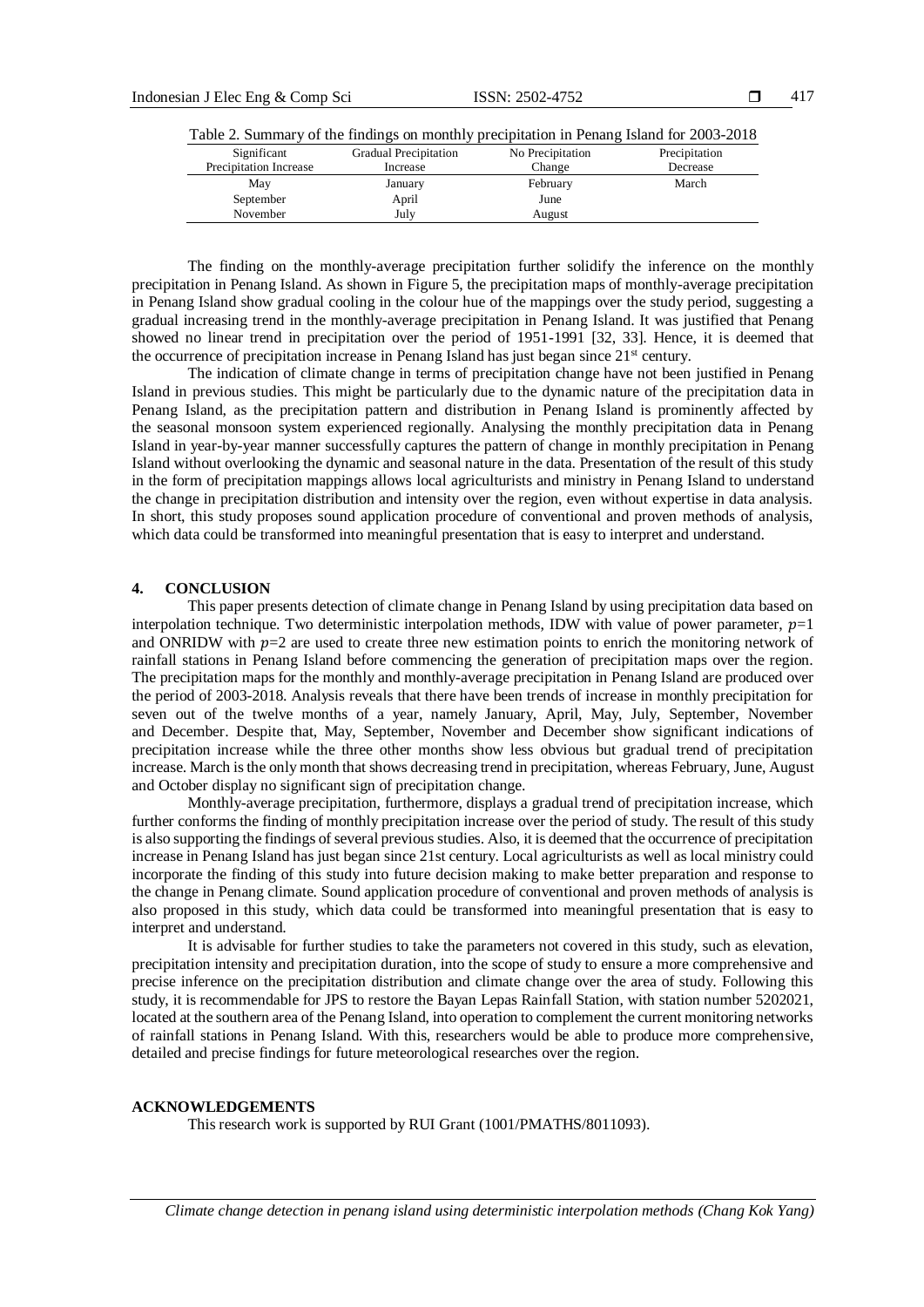#### **REFERENCES**

- [1] L. V. Alexander, *et al.,* "Global observed changes in daily climate extremes of temperature and precipitation," *Journal of Geophysical Research,* vol. 111, 2006.
- [2] K. R. Kumar, *et al.,* "High-resolution climate change scenarios for India for the 21st century," *Current Science,* vol. 90, no. 3, pp. 334-345, 2006.
- [3] H. A. Rahman, "Global climate change and its effects on human habitat and environment in Malaysia," *Malaysian Journal of Environmental Management,* vol. 10, no. 2, pp. 17-32, 2009.
- [4] S. Solomon, *et al.,* "Climate change 2007: The physical science basis," *Working Group I Contribution to the Fourth Assessment Report of the Intergovernmental Panel on Climate Change,* vol. 4, 2007.
- [5] Y. Y. Loo, *et al.,* "Effect of climate change on seasonal monsoon in Asia and its impact on the variability of monsoon rainfall in Southeast Asia," *Geoscience Frontiers,* vol. 6, no. 6, pp. 817-823, 2015.
- [6] D. H. Kazmi, *et al.,* "A statistical downscaling model for summer rainfall over Pakistan," Climate Dynamics, vol. 47, no. 7-8 pp. 2653-2666, 2016.
- [7] WMO, "Guide to Climatological Practices." *World Meteorological Organisation (WMO),* 2011.
- [8] P. A. O'Gorman, *et al.,* "The physical basis for increases in precipitation extremes in simulations of 21st-century climate change," *Proceedings of the National Academy of Sciences,* vol. 106, no. 35, pp. 14773-14777, 2009.
- [9] K. E. Trenberth, "Changes in precipitation with climate change," *Climate Research,* vol. 47, no. 1-2, pp. 123-138, 2011.
- [10] N. Z. M. Safar, *et al.,* "Rain prediction using fuzzy rule based system in North-West Malaysia," *Indonesian Journal of Electrical Engineering and Computer Science,* vol. 14, no. 3, pp. 1572-1581, 2019.
- [11] M. New, *et al.,* "Precipitation measurements and trends in the twentieth century," *International Journal of Climatology: A Journal of the Royal Meteorological Society,* vol. 21, no. 15, pp. 1889-1922, 2011.
- [12] M. H. A. Abdullah, *et al.,* "Evolving spiking neural networks methods for classification problem: A case study in flood events risk assessment," *Indonesian Journal of Electrical Engineering and Computer Science,* vol. 16, no. 1, pp. 222-229, 2019.
- [13] G. A. Meehl, *et al.,* "Global climate projections," *Climate Change 2007: The Physical Science Basis. Contribution of Working Group I to the Fourth Assessment Report of the Intergovernmental Panel on Climate Change, Cambridge University Press, Cambridge,* (2007)
- [14] C. Siwar, *et al.,* "A review of the linkages between climate change, agricultural sustainability and poverty in Malaysia," *International Review of Business Research Papers,* vol. 5, no. 6, pp. 309-321, 2009.
- [15] B. Wang, *et al.,* "Recent change of the global monsoon precipitation (1979–2008)," *Climate Dynamics,* vol. 39, no. 5, pp. 1123-1135, 2011.
- [16] M. J. Manton, *et al.,* "Trends in extreme daily rainfall and temperature in southeast asia and the south pacific: 1961- 1998," *International Journal of Climatology,* vol. 21, no. 3, pp. 269-24, 2001.
- [17] K. E. Trenberth, *et al.,* "Observations: Surface and atmospheric climate change," *Intergovernmental Panel on Climate Change 4th assessment report,* pp. 235-336, 2007.
- [18] N. Endo, *et al.,* "Trends in precipitation extremes over southeast asia," *Sola,* vol. 5, pp. 168-171, 2009.
- [19] D. Ganguly, *et al.,* "Fast and slow responses of the South Asian monsoon system to anthropogenic aerosols," *Geophysical Research Letters,* vol. 39, no. 18, pp. 1-5, 2012.
- [20] T. Iizumi, *et al.,* "How do weather and climate influence cropping area and intensity?," *Global Food Security,* vol. 4, pp. 46-50, 2015.
- [21] M. A. Richard, *et al.,* "Effects of global climate change on agriculture: An interpretative review," *Climate Research,* vol. 11, pp. 19-30, 1998.
- [22] R. Guiteras, "The impact of climate change on indian agriculture," *University of Maryland,* 2009.
- [23] J. Wang, *et al.,* "The impact of climate change on China's agriculture," *Agricultural Economics,* vol. 40, pp. 323-337, 2009.
- [24] S.M. Shaharudin, *et al.,* "Modified singular spectrum analysis in identifying rainfall trend over peninsular Malaysia," *Indonesian Journal of Electrical Engineering and Computer Science,* vol. 15, no. 1, pp. 283-293, 2019.
- [25] D. Shepard, "A two-dimensional interpolation function for irregularly-spaced data," *Proceedings of the 1968 23rd ACM national conference, ACM,* pp. 517-524, 1968.
- [26] H. Y. Lim, *et al.,* "Estimation of precipitation data by using deterministic interpolation methods: A case study in penang island," *Proceedinds of Internatinal Conference on Mathematical Sciences and Technology,* 2018.
- [27] P. d. A. Borges, *et al.,* "Comparison of spatial interpolation methods for the estimation of precipitation distribution in Distrito Federal, Brazil," *Theoretical and Applied Climatology,* vol. 123, pp. 335-348, 2015.
- [28] M. Keblouti, *et al.,* "Spatial interpolation of annual precipitation in annaba-algeria comparison and evaluation of methods," *Energy Procedia,* vol. 18, pp. 468-475, 2012.
- [29] M. J. Noori, *et al.,* "Spatial Estimation of Rainfall Distribution and Its Classification in Duhok Governorate Using GIS," Journal of Water Resource and Protection, vol. 6, pp. 75-82, 2014.
- [30] R. S. Teegavarapu, *et al.,* "Improved weighting methods, deterministic and stochastic data-driven models for estimation of missing precipitation records," *Journal of Hydrology,* vol. 312, no. 1-4, pp.191-206, 2005.
- [31] J. Suhaila, *et al.,* "Revised spatial weighting methods for estimation of missing rainfall data," *Asia-Pacific Journal of Atmospheric Sciences,* vol. 44, no. 2, pp.93-104, 2008.
- [32] B. K. Cheang, "Interannual variability of monsoons in Malaysia and its relationship with ENSO," *Proceedings of the Indian Academy of Sciences - Earth and Planetary Sciences,* vol. 102, pp. 219-239, 1993.
- [33] C. Siwar, *et al.,* "A review of the linkages between climate change, agricultural sustainability and poverty in Malaysia," *International Review of Business Research Papers,* vol. 5, no. 6, pp. 309-321, 2009.